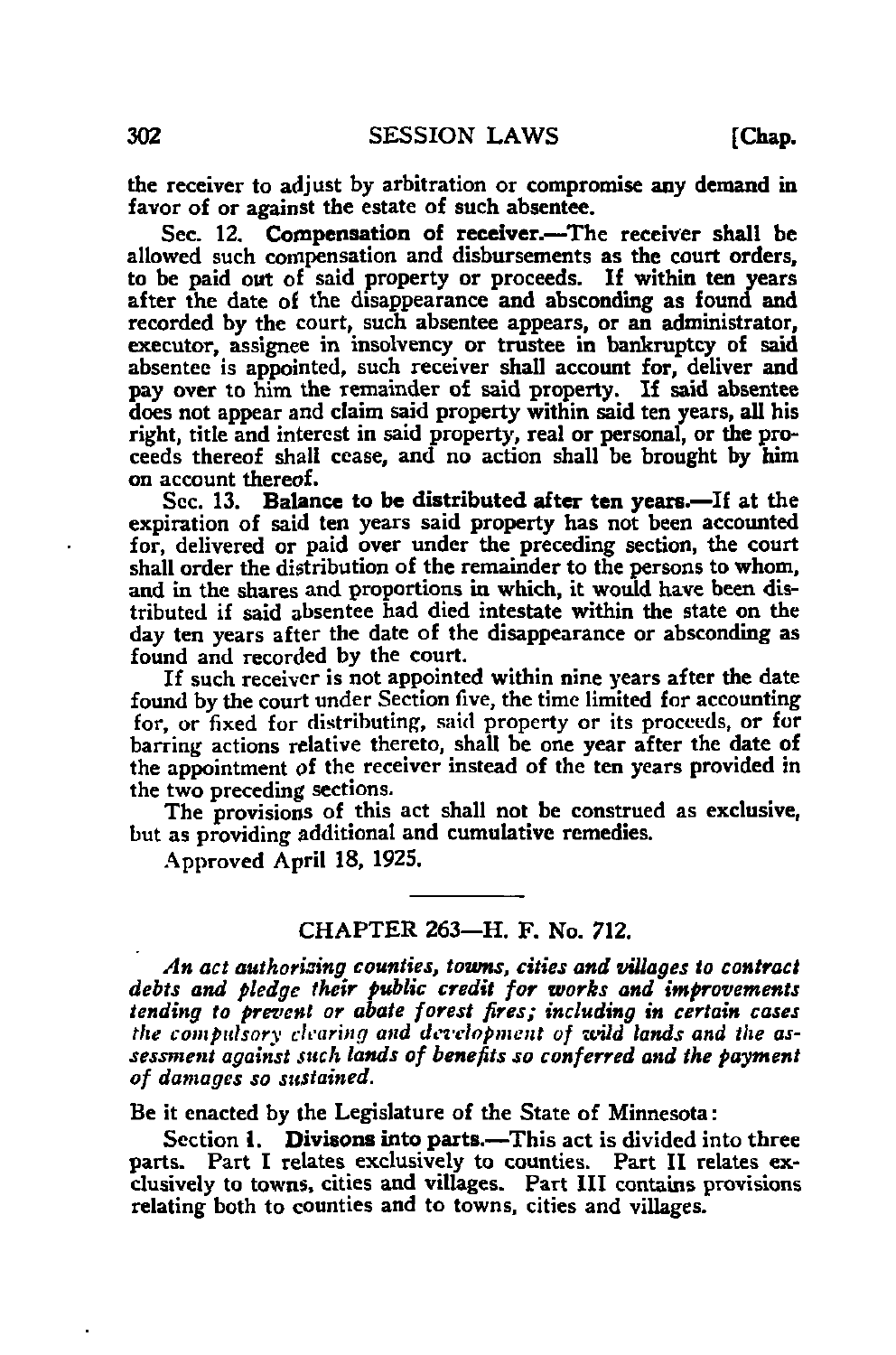#### PART I

Sec. 2. Purposes of act.—It is hereby declared to be the purpose ot this act to grant to the county boards of the several counties of this state, jurisdiction within their respective counties to exercise all the powers and authority by this act contemplated relative to the prevention and abatement of forest fires and the clearing and improvement of land by the removal from such land of trees, brush, stumps and all other similar substances which contribute to the danger of forest fires; including the power to make any given area of improvement under this act impervious to fire by any means now known or hereafter invented or discovered.

Sec. 3. Petition to be filed—bond.—Before any improvement authorized by this act shall be ordered or caused to be constructed by the county board of any county, there shall first be filed with the county auditor of such county a petition signed by two or more parties owning land in said county, which land shall be described in said petition. Said petition shall describe each tract of land of which any portion is to be improved by 40-acre tracts or by number of lots as designated under government survey; and shall specify the number of acres of each tract that it is proposed to improve, which shall be not less than five nor more than twenty acres in each 40 acre tract and a proportionate amount in smaller subdivisions; and said petition shall further set forth the nature of the title of the petitioners to each particular tract in general terms, specifying whether said land is held by the petitioners as owners or under contract, and if the latter, with whom, and the balance remaining unpaid of the purchase price. Said lands described in said petition must be situated in the same locality or part of the county, but not more than 40 acres in any quarter section owned by the same petitioner shall be improved under the provisions of this act except by unanimous consent of all the members of the county board. Said petition shall further set forth a general description of the proposed improvement. Upon the filing of said petition duly verified with the county auditor of said county, together with a bond by said petitioners or by one or more of them, or someone in their behalf, with sufficient security in a sum of not less than \$500 conditioned to hold the county harmless from all expense in the event the improvement petitioned for is not granted, the county auditor shall designate such proceeding as "County Land Improvement No. ," and in all subsequent proceedings in relation thereto the same may be designated and referred to by such title and number.

Any petition heretofore tiled under Chapter 155, Session Laws 1921, and any proceedings taken thereunder may be continued and completed in conformity with the provisions of this act, at the discretion of the county board. Xo lands shull be improved under this act except upon petition of the owner or owners thereof.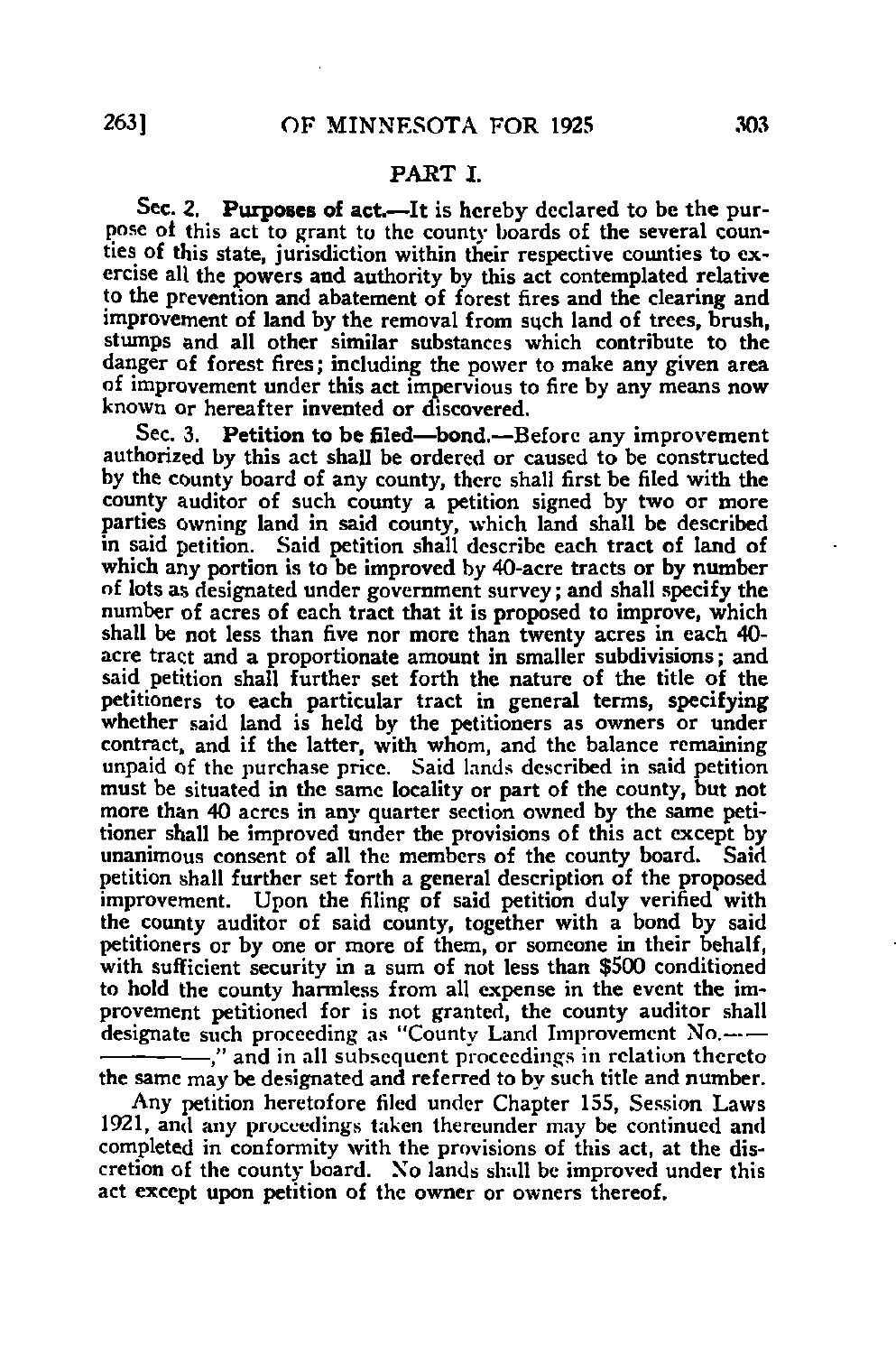Sec. 4. Surveys and plats to be made.—Upon the filing of the petition and bond as provided in Section 3 of this act with the county auditor of any county, said county auditor shall notify the county hoard of said county, and said county board shall within 30 days thereafter appoint a competent civil engineer and direct him to proceed to examine the land described in said petition and make the necessary surveys to enable him to report and file with the county auditor of said county a plat, therein describing each 40-acre tract or governmental lot covered by said petition and marking thereon the portion of said land proposed to be cleared and improved. Said engineer shall, as a part of his report, describe the kind of trees, brush, stumps or other similar materials or debris located upon said land and proposed to be removed by said proceedings, together with his estimate of the cost thereof, and the probable value of such material, if any, when removed, and shall accompany his report with specifications as to the manner of performing and completing said improvement. He shall also specifically describe the nature of the soil of each tract and any other conditions affecting the value, location or use of said land. Said report shall be in tabulated form and shall furnish said county board with an estimate of the cost of the improvement of each particular tract of land described, which report by the engineer shall be filed with the county auditor of said county within 30 days after his appointment, unless for good cause shown further extension of 30 days is granted him by the county auditor. Said engineer, before entering upon his duties, shall execute to the county board a bond in the sum of \$1000 conditioned for the faithful performance of his duties.

Sec. 5. Appraisers to be appointed—benefits—damages.—At the time of the appointment of the engineer as provided in Section 4 of this act by the county board or within 30 days thereafter, said board shall appoint three appraisers, residents of the State of Minnesota, but not interested in any of the land described in said petition or affected by the proposed improvement, who, upon the filing of the engineer's report or within ten days thereafter, shall be furnished by the county auditor with a copy of such report and, after taking oath as such appraisers to faithfully perform their duties in making said appraisals and report, shall personally visit the several tracts of land and examine the trees, brush, timber or similar material thereon to be removed, and shall especially examine the nature and quality of the soil and the benefits or damages resulting or to result from such improvement. Said appraisers, within 30 days from the date of their appointment or from the date of filing the engineer's report, shall make and file in the office of the county auditor a tabulated statement and report, therein describing each 40-acre tract or governmental lot described in the petition, reporting the condition thereof and the amount thereof already cleared or under cultivation; the amount proposed to be cleared; the value of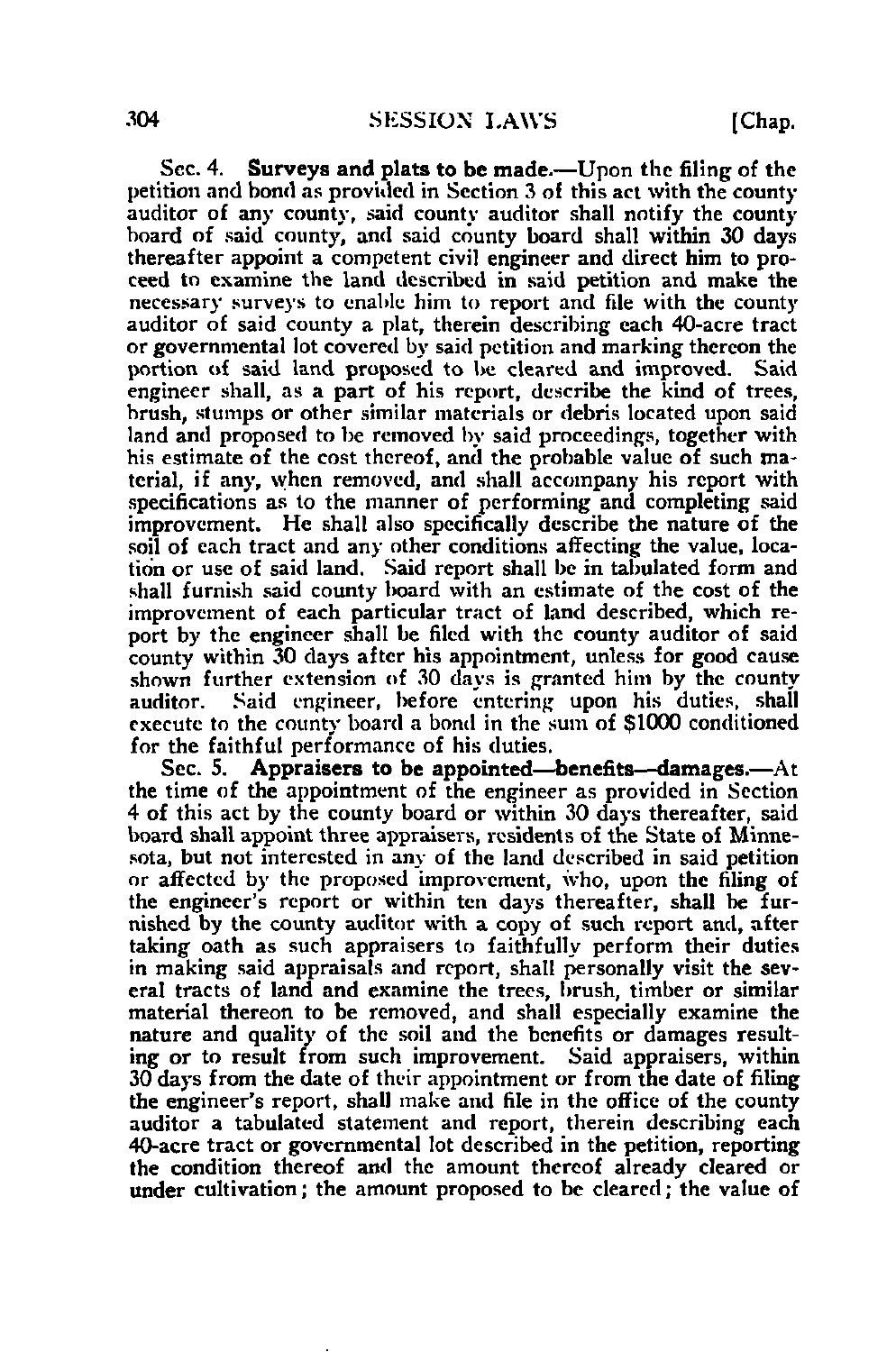said land at the time of the appraisal; the value after the completion of said improvement; and the aggregate benefits or damages that will result to each 40-acre tract or governmental lot in consequence of said improvement; and shall by said report show the total cost of such improvement and the total benefits or damages that will result therefrom, together with any other facts affecting the value or use of said land or the advisability of the proposed improvement.

Sec. 6. Notice of hearing on petition—publication.—Upon the filing of such report with the county auditor of said county, he shall within ten days thereafter fix a date for a final hearing on said petition and engineer's and appraisers' reports and call a special meeting of the county board of said county for such date by giving notice as required by law therefor, which hearing shall be not less than 30 days from the date of said notice. Said notice shall specify the time and place for such hearing upon said petition and the reports of said engineer and appraisers, and shall notify and require all parties in any manner interested to show cause before said county board at the time and place specified in said notice why an order should not be made confirming the reports of the engineer and appraisers and ordering and directing that the improvement petitioned for be made, and fixing and determining the amount and extent of such improvement and the amount and value of the benefits or damages resulting to any land in consequence of said improvement. Said notice shall contain the names of the owners of the land as shown in the petition, together with a description of the land by 40-acre tracts or governmental lots, the amount of the estimated benefits and damages to each tract or parcel, and shall state that the engineer's and appraisers' reports have been filed in the office of said county auditor subject to inspection by any parties interested. Copies of such notice shall be mailed by the county auditor to all parties named in said petition, if their addresses are known to the auditor, at least 15 days prior to the date of said hearing. Said notice shall also be served by publication for three successive weeks in any legal newspaper published in said county, which newspaper shall be designated by the county auditor.

In all cases in which for any cause said notice shall not be given or is legally defective as given, the auditor shall fix another date for hearing in accordance with the provisions of this act so that the hearing upon the petition and the engineer's and appraisers' reports may be held at the earliest possible date, at either a special or regular meeting of said county board. Whenever any final order of the county board in any case shall have been set aside, annulled, or declared void by any court by reason of failure to give proper notice of said hearing, the county board may at any time within one year after the rendering of such judgment, upon application of the peti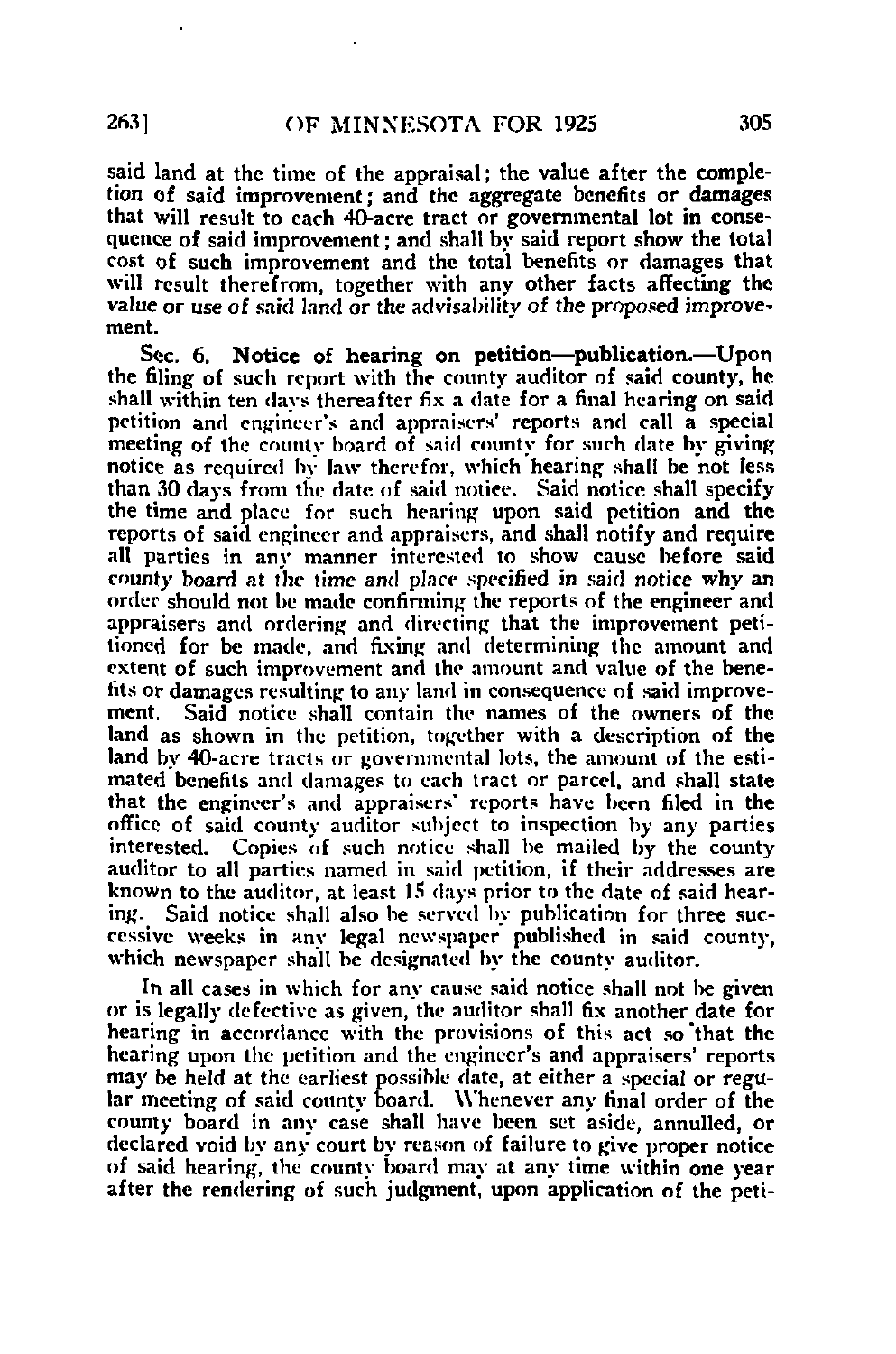tioners, order a special hearing before said county board upon said petition and reports, and thereupon the county auditor shall cause a new and proper notice to be published and mailed as hereinbefore specified for re-hearing upon such petition and reports; and at such re-hearing the county board may proceed as in cases of original hearing.

Any hearing may be adjourned from day to day until completed.

Sec. 7. Hearing on petition.—Upon due publication and mailing of notice of hearing as herein provided, the county board of said county shall have jurisdiction of all matters named or referred to in said petition as originally presented, or as afterwards amended, and of each tract of land and of all parties in any manner interested therein, as named or described in said petition and said engineer's and appraisers' reports. Said county board may, at the time and place specified in said notice, receive all evidence offered relative to matters contained in said petition and said reports, including the amount of benefits and damages reported by the appraisers; and said county board shall have authority to amend or modify such reports, and may amend or permit the amendment of said petition to conform to any requirements of the statute, and may order stricken therefrom and from the reports of the engineer and appraisers any land found by the county board not suitable for the required purposes or for other reasons not suitably adapted to said improvement. The elimination of any such land or the names of any such petitioners or the withdrawal thereof shall not in any manner affect the jurisdiction of said county board; but the original petitioners, at any time before the date of hearing, may cause the dismissal of said proceedings upon the payment of all costs and expenses.

Sec. 8. Board may re-refer petition.—If at such hearing after the presentation of the evidence on behalf of all parties interested, it shall appear to the satisfaction of the county board that the appraisers have made unequal or improper assessments or estimates of benefits or damages, or for any reason the estimates of benefits or damages as reported by the appraisers arc not fair and just, or are not in the proper proportion, or that the engineer's report is incorrect or for any reason not according to facts, said board may refer back to the appraisers and the engineer, or either of them, such reports for correction and amendment; or said board at said hearing may order them amended to conform to the facts, and upon such amendments being made the amended reports shall he treated as the final reports of the engineer or appraisers as the case may be.

Sec. 9. County board to order improvements.—If at said final hearing or adjournment thereof, the county board after due consideration of such original or amended reports of the engineer and appraisers and of such other evidence as may be produced, shall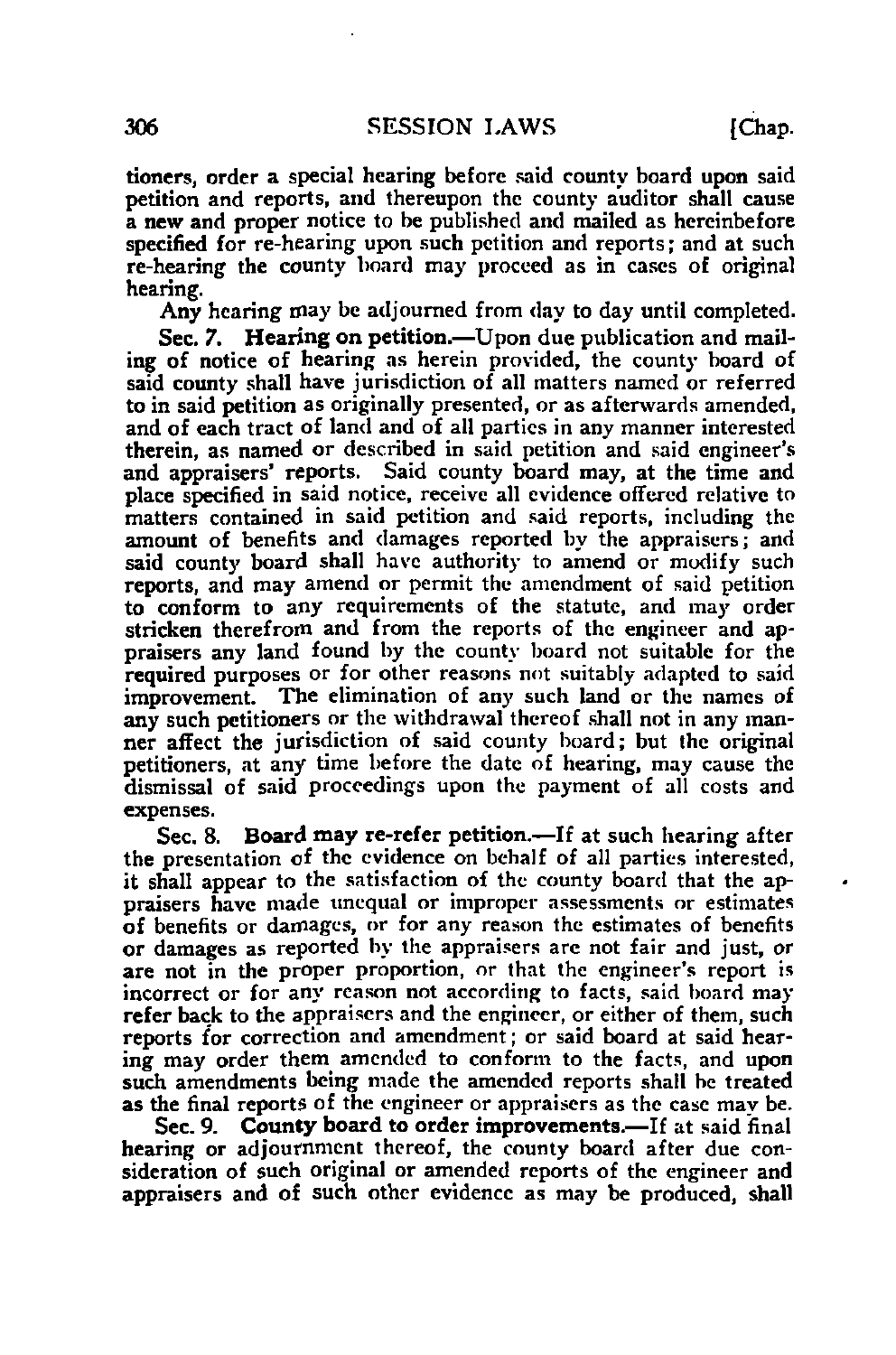find that said proposed improvements will be of public benefit and aid in preventing or abating forest fires, then said county board may order such improvements to be made in accordance with said petition and said reports. Such order shall fix and determine the rights of all persons connected with or affected by said proposed improvements subject to the right of appeal as herein provided.

Sec. 10. Appeal.—Any person aggrieved thereby may appeal from any such order of any county board upon any of the following matters:

First: The amount of benefits to any property in which such person so appealing is interested.<br>Second: The amount of an

The amount of any damages allowed in which such person so appealing is interested.

Third: The refusal of said county board to establish or order the improvement to be made.

Such appeal shall be made and taken to the district court in and for said county under the conditions and in the manner provided by law for like appeals in county ditch proceedings, particular reference being made to Section 5534, General Statutes 1913 (being Section 6687, General Statutes 1923); and such appeal shall be determined with like effect as provided in said section.

Sec. 11. County Auditor to receive bids.—Within ten days after the filing in the office of the county auditor of the order of the county board establishing and ordering any improvement under the provisions of this act, the county auditor shall give notice of a time and place for receiving bids for the making of said improvement in accordance with the provisions of Section 553G, General Statutes of 1913 (being Section 6689, General Statutes 1923), and the provisions of said section so far as applicable shall govern the receiving of bids and the letting of contracts for the making of said improvement. Said county auditor may let separate contracts for each separate tract upon which any part of such improvement is to be made, or may let one contract for the whole thereof, or for the clearing of land on the whole or on any number of such tracts. Such contract shall specifically provide for the removal of the trees, brush, stumps and other similar material located on the tracts of land covered by such contract, and shall specify what disposition shall be made of all such clearing debris in accordance with the direction of the county board. The county board may order and require that such contract shall contain provisions for the burning or destruction of all such debris or materials, or for the removal thereof, or for the use of said material where use can be made thereof. Where the material removed from any tract of land can be utilized for any purposes that will result in advantage to the owner of such land, the county board in such contract may provide for making such use of the trees or other prod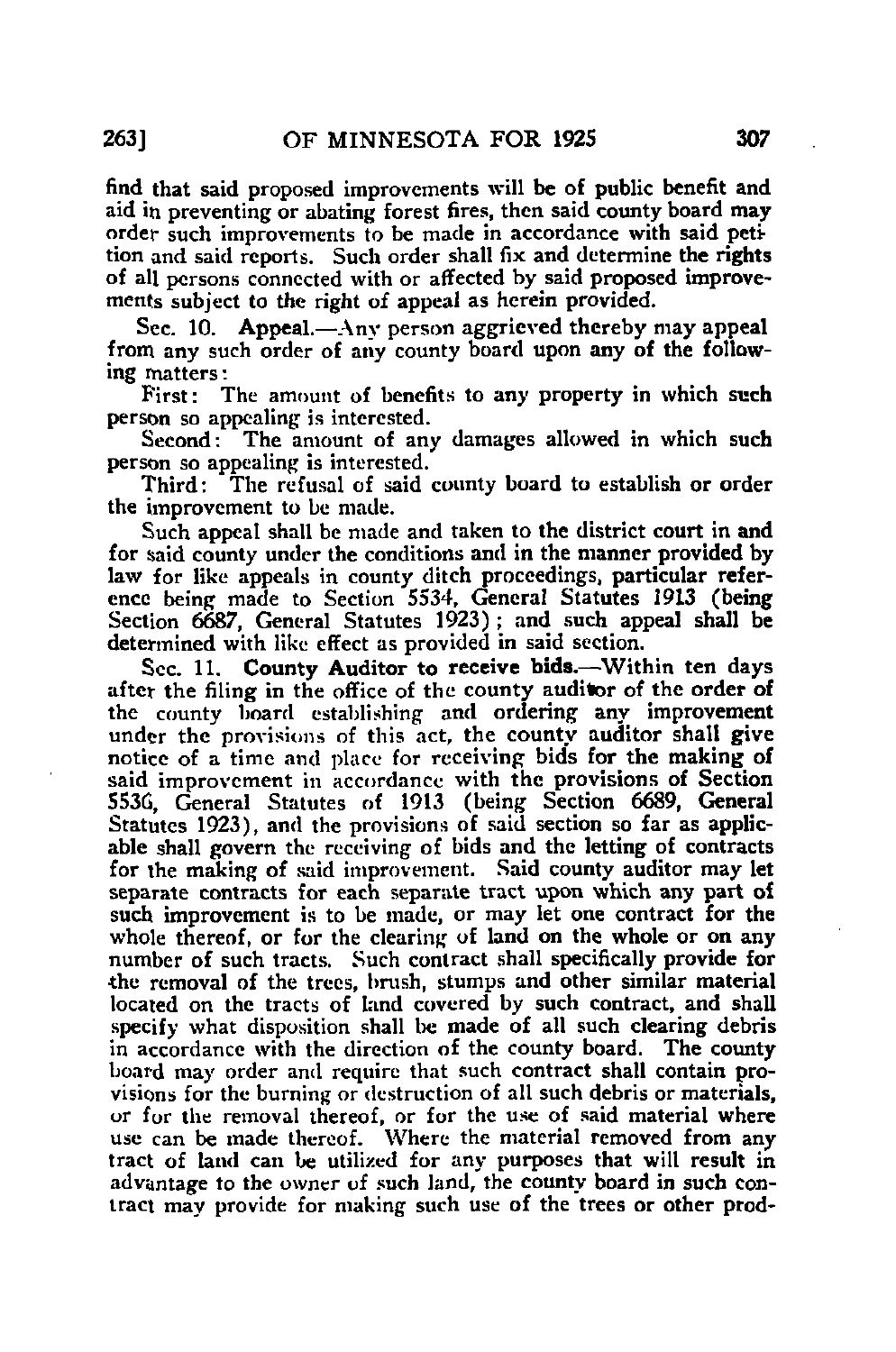ucts, and the assessment against such tract of land shall be lessened accordingly. To prevent the return of the land to its wild state and the consequent danger of forest fires, the county board may require that the land so cleared shall be seeded to grasses and clover, when it appears that the owner does not contemplate cropping the land so cleared at the next planting season following the completion of the clearing thereof.

Sec. 12. Engineer to inspect and have charge of work.—It shall be the duty of the engineer, from time to time as occasion may require, to visit the premises and examine the work performed by the contractor, and whenever and as often as 10% or more of such work is completed, said engineer may issue a certificate to the contractor and a duplicate to the county auditor, therein certifying the amount of work that has been done by the contractor and the value thereof. Upon the filing by the contractor of such certificate with the county auditor, he may draw his warrant in favor of the contractor for a sum not to exceed 75% of the contract price of the work done since the last report. When the contractor shall have notified the engineer that he has completed the work, the engineer shall make careful examination and report to the county auditor the facts as he finds them; and if he finds said contract to be completed in -accordance with the terms thereof, he shall so certify. Thereupon the county auditor shall notify the owners of said land that a hearing will be had upon the report of the engineer that said contract is completed, which hearing shall be held by the county board at the next meeting following the filing of such report, if not less than 15 days thereafter; otherwise, as soon as possible. At such hearing all parties interested may appear before said county board; and if said county board shall find said contract fully completed they shall order payment of the balance owing under the contract.

Sec. 13. County Board to issue bonds.—The county boards of each and every county wherein any improvement is ordered constructed under the provisions of this act is hereby authorized to issue the bonds of their respective counties in such amount as may be necessary to defray in whole or in part the expense incurred or to be incurred in establishment and completion of said improvement, together with all expenses incidental thereto; and the provisions of Section 5542, General Statutes of 1913 (being Section 6696, General Statutes 1923) shall apply thereto, and the county board is hereby authorized to exercise all the authority specified in said section in providing the funds for the completion of any improvement authorized by the provisions of this act; and wherever the term "drainage ditch" or "drainage bond" appears in said section, the same for the purposes of this act shall be construed as reading "improvement" or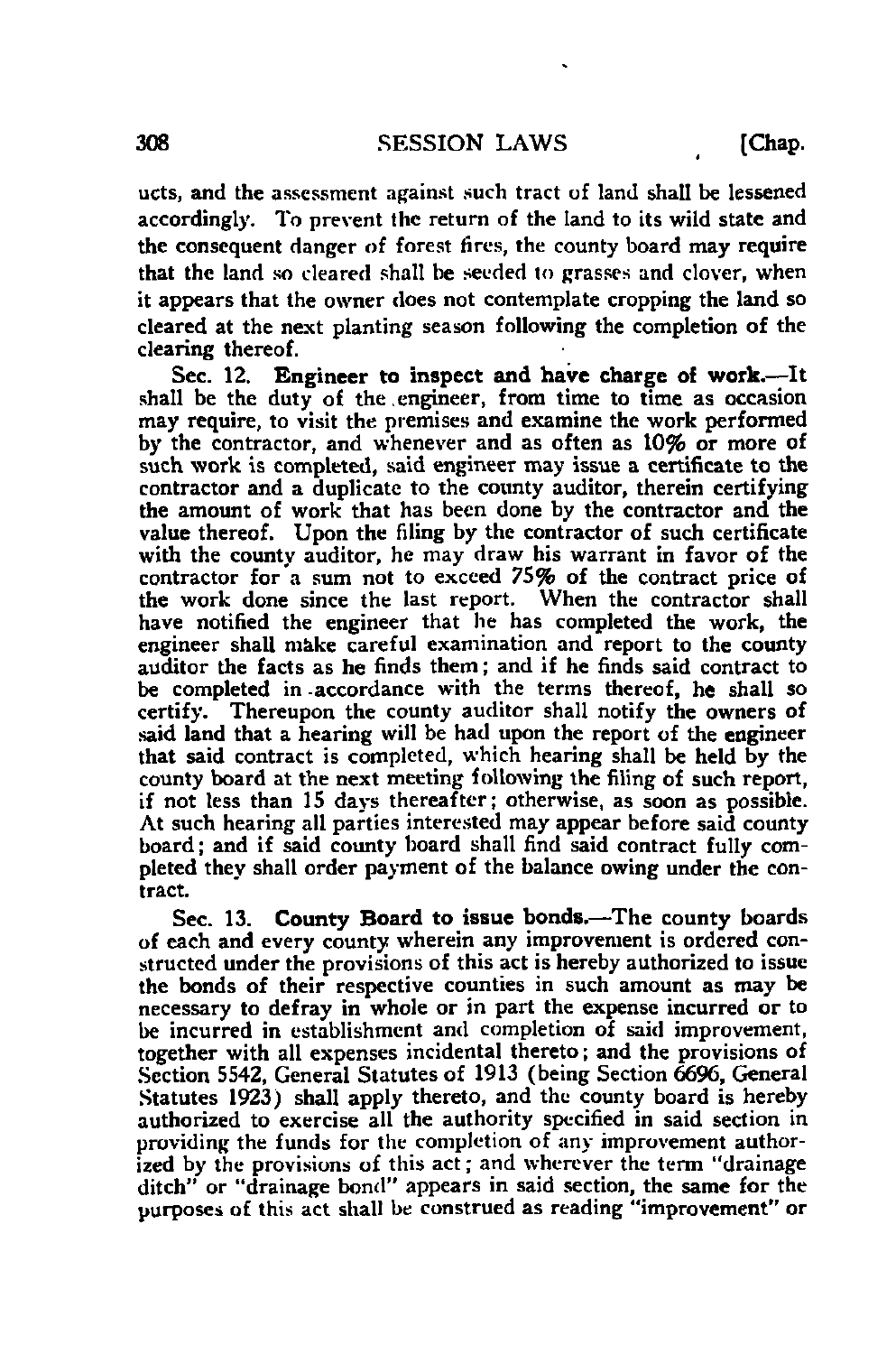"land improvement bond" as the case may be. In the event that the bonds authorized under the terms of this act are not sold at advertised sale, the county board may let contractors as herein provided whenever the contractor is willing to accept payment for such contract in bonds at par. Provided, however, that no county may incur any indebtedness for the purpose of this act in excess of  $5\%$  of its taxable valuation, exclusive of money and credits.

Sec. 14. County Auditor to make tabular statements.—At as early a date as possible after letting the contract or contracts under any improvement authorized by this act, and as soon as the cost of said improvement and expenses connected therewith can be ascertained, the auditor of the county shall make in tabular form a list and statement as provided by Section 5543 of the General Statutes of 1913 (being Section 6703, General Statutes 1923), and the cost of making the improvement of each tract together with its proportionate share of the total expenses shall be assessed against such tract, and the provisions of said section so far as applicable shall govern the proceedings under this act. The county auditor is hereby authorized to exercise all the rights and authority granted by such section, and in all places where the term "ditch" or "drainage ditch" shall appear in said section, the same for all purposes of this act shall be construed as reading "improvement" and said section used and applied accordingly. Said county auditor, after preparing the said statement, shall cause a duplicate thereof to be filed in the office of the register of deeds in and for said county as provided in Section 5544, General Statutes of 1913 (being Section 6705, General Statutes 1923), and the provisions of said section shall apply to the proceedings under this act. The county auditor and register of deeds are hereby authorized to exercise the rights and authority and perform the duties here specified, and the provisions of Sections 5546 to 5548, General Statutes of 1913, both inclusive (being Sections 6712 and 6713, General Statutes 1923), shall apply to and govern the proceedings under this act. The county auditor, the county treasurer, and the register of deeds are each hereby authorized and required to perform in all proceedings under this act the duties specified in said sections of the General Statutes of 1913 and 1923; and in all cases where the term "ditch" or "ditches" or any other similar term appears in said sections of the General Statutes, the same for all purposes of this act shall be construed as reading "improvement."

# PART II.

Sec. 15. Towns, cities and villages may make improvements. All towns, cities and villages are hereby authorized and empowered to contract debts and pledge the public credit for, and to engage in, any work reasonably tending to prevent or abate forest fires. Provided, however, that the amount of such indebtedness so contracted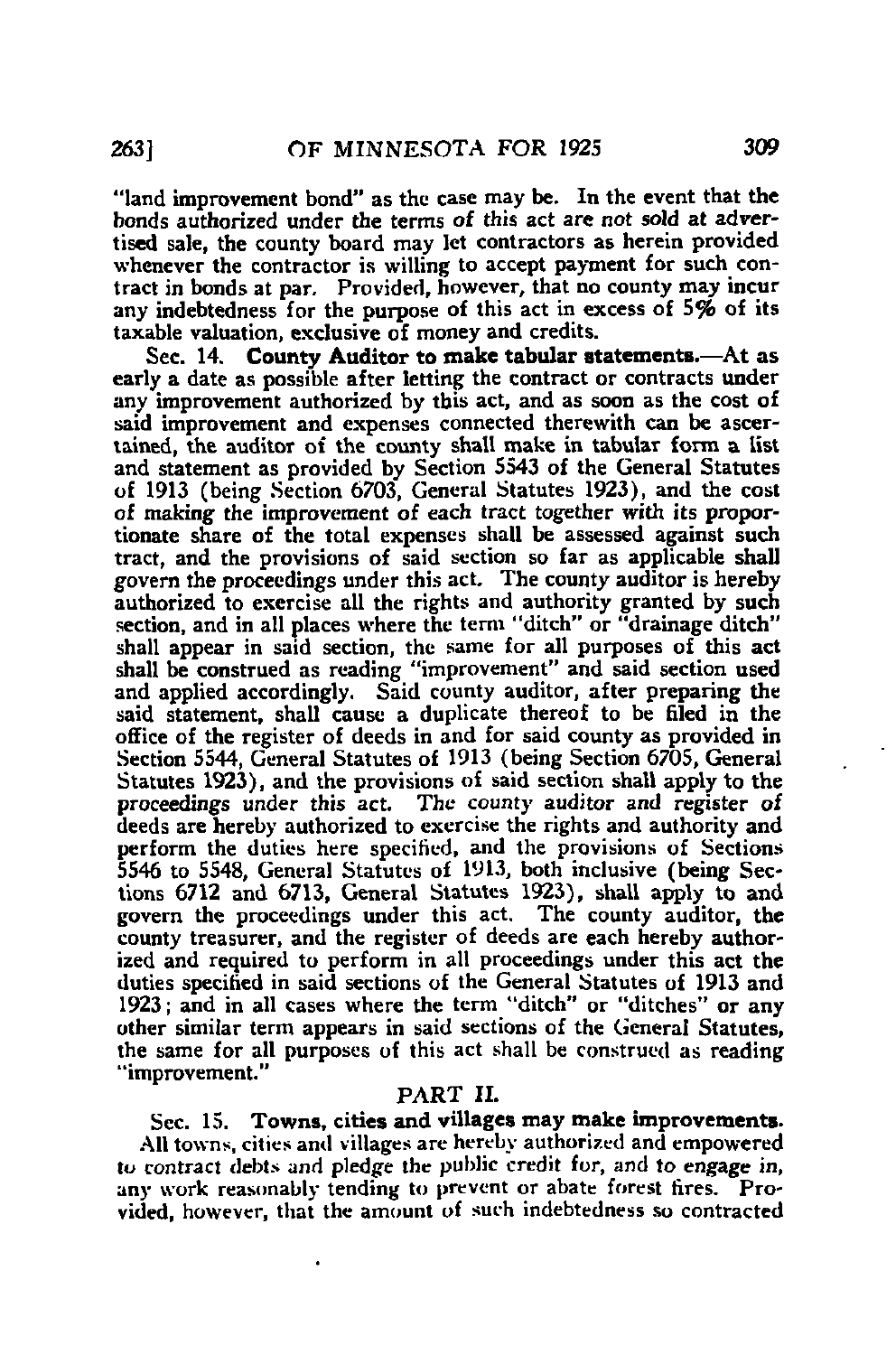or assumed shall never be such as to increase the total public indebtedness of any such town, city, or village beyond the limits now or hereafter fixed by the laws specifically relating thereto, except in case of actual emergency to be declared (at or subsequent to the time) by resolution or other appropriate action of the town board, city or village council, or other governing body, as the case may be. And for such emergencies the total public indebtedness shall never be increased at any time so as to be more than five per cent in excess of the maximum provided by general law.

Sec. 16. Governing body to maintain fire breaks.—The governing body of any town, village, or city may construct and continuously maintain good and sufficient lire-breaks for the protection of life and property within such municipality. And for such purposes any village or city may completely clear all land and remove all combustible or inflammable materials therefrom within 1000 feet next beyond and outside of the boundary lines of such village or city, whenever and wherever such improvement will reasonably tend to prevent or abate forest fires.

Sec. 17. Benefits to be lien on property.—If any clearing or other improvement of land made by any town, village or city benefits any person, or benefits some and damages others, than the amount of both such benefits and damages shall be ascertained in the same manner as provided by law with respect to damages in condemnation proceedings by right of eminent domain. And all provisions of law relating to the determination of the amount of damages in condemnation proceedings shall also apply to the determination of the value of benefits under this section, as far as practicable. Any benefits so found shall be assessed against, and shall be a lien upon, the real property so benefited, and shall be noted upon the public records and collected upon the same terms and in substantially the same manner as now provided by Chapter 113, General Laws 1911 (particular reference being made to Sections 8, 9 and 10 thereof), relating to ditch and drainage assessments.

# PART III.

Sec. 18. Municipalities may issue bonds.—For any of the purposes authorized in this act, and within the limits herein fixed, any county, town, city, or village may borrow money and issue bonds for the payment thereof with the approval of a majority of the voters, as provided by the general laws relating to bond issues; may make all necessary, proper, and convenient provisions for sale of such bonds at not less than par, for payment of interest thereon at not more than six per cent per annum, and of the principal thereof at maturity or contingently at an earlier date; may issue promissory notes or certificates of indebtedness as far as reasonably necessary to procure funds in case of emergency not affording time to submit the matter to the voters; and for such purposes may levy and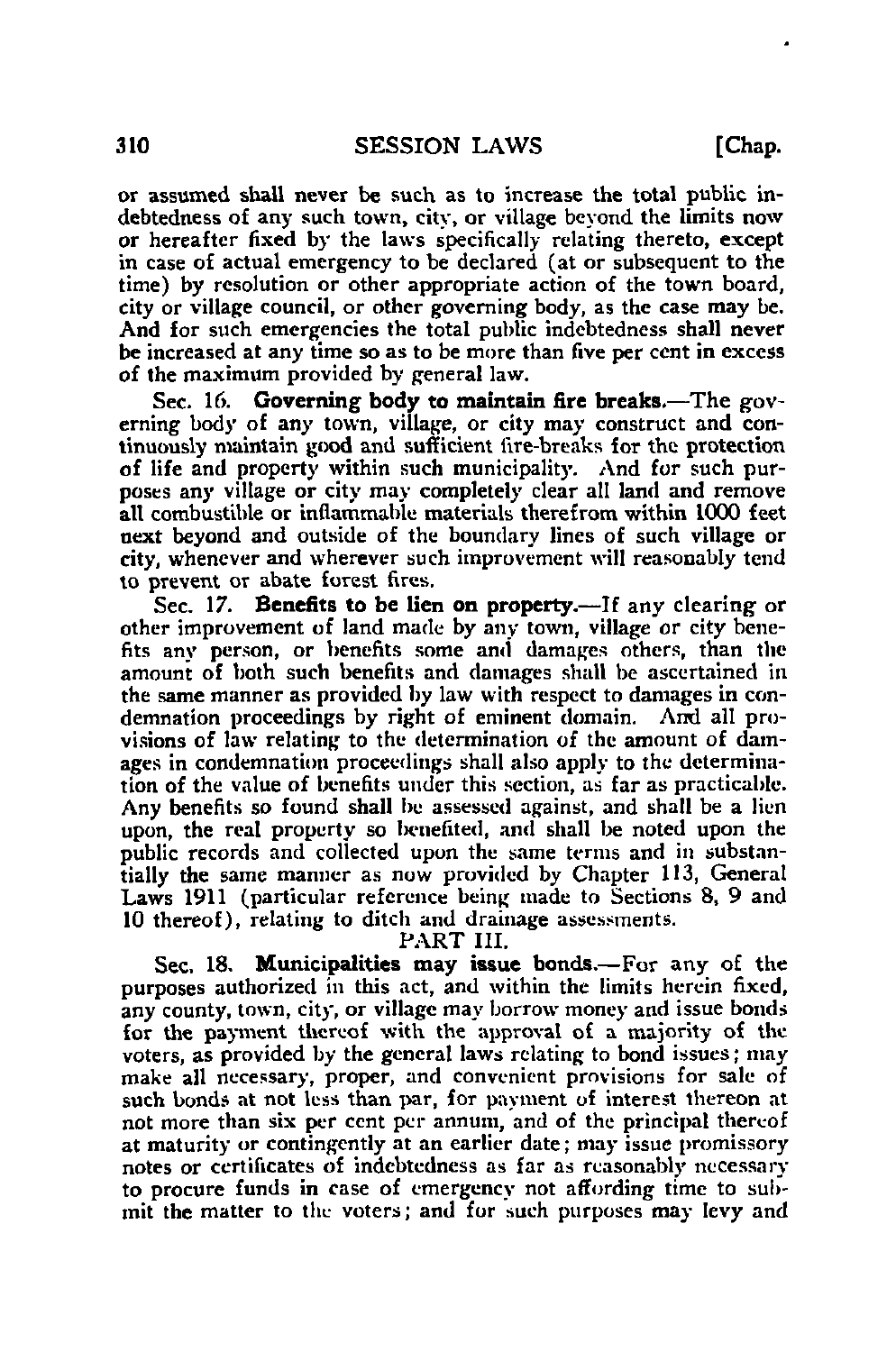collect taxes annually upon all the taxable property of such municipality. As to counties, the powers conferred by this section shall be deemed supplementary to, but in no way lessening or detracting from, the powers and authority conferred by Section 13 of this act.

Sec. 19. May acquire property by condemnation.—Whenever necessary in the exercise of the powers and authority conferred by this act, any county, town, city, or village may acquire property or property rights by gift, by purchase, or by condemnation in any manner now or hereafter provided by law.

Sec. 20. All proceedings to be under governing bodies.— Counties doing anything under this section shall act by and through county boards; towns by and through town boards; and cities and villages by and through their councils or other governing bodies. And it shall be the duty of all such municipalities and their officials and employes to co-operate as far as possible with the state forester and other state employes in the forestry service. In all cases where forest fires are actually burning, the orders and directions of the state forester and district rangers shall be binding upon, and must be obeyed by, all officials and employes of any municipality until such fires shall have been extinguished.

Sec. 21. Application.—Wherever in this act it is provided that any section or provision of the General Statutes for 1913 or 1923 or any session laws or general laws shall be deemed applicable in this act for any purpose, the said sections and provisions of said other laws so incorporated in this act by such reference shall include all existing amendments thereto made prior to the year 1925, but not thereafter. And if any such law so incorporated by reference shall be hereafter repealed, the same shall nevertheless be and remain a part of this act unless such repeal expressly and explicitly provides to the contrary through direct reference to this act.

Sec. 22. Definition.—For the purposes of this act, the following words and terms have the following meanings, to-wit:

(a^ The word "person" means and includes a natural person acting either for himself or in any representative capacity, a corporation, a firm, a co-partnership, or an association of any nature or kind. The masculine includes the feminine and the singular includes the plural, and vice versa, wherever necessary to give full force and effect to all the provisions of this act.

(b) The term "county board" means the board of county commissioners; and the term ''town board" means the board of town supervisors.

(c) The term "improvement" means and includes any act or thing done or which may be done, and any construction made or structure erected or which may be made or erected, and any removal from any land of trees, brush, stumps or other debris, which reasonably tends to prevent or abate forest fires.